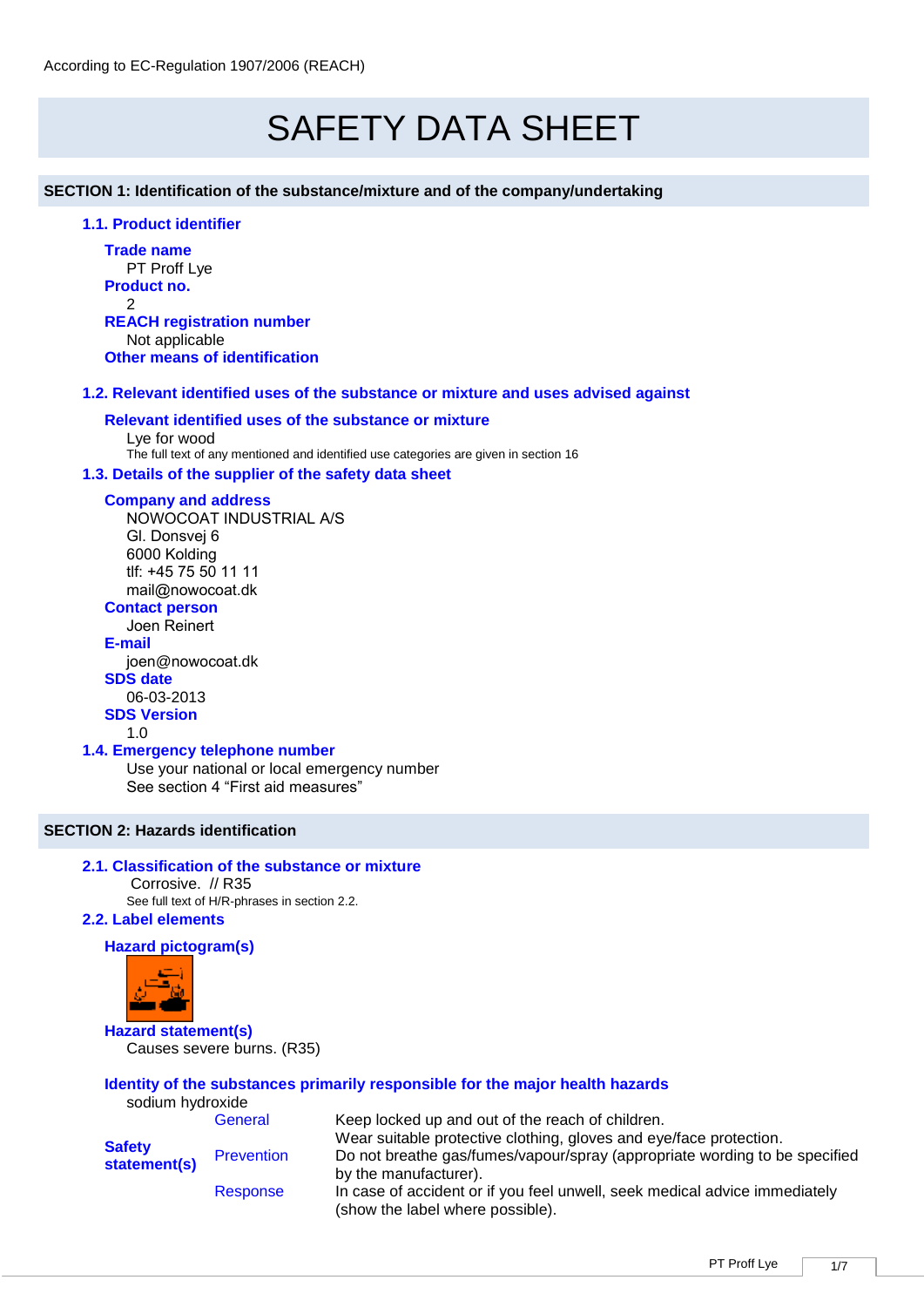In case of contact with eyes, rinse immediately with plenty of water and seek medical advice.

## **Storage Disposal**

# **2.3. Other hazards**

# **Additional labelling**

#### - **Additional warnings**

Tactile warning. If this product is sold retail, it must be delivered in a child-proof container. **VOC**

## **SECTION 3: Composition/information on ingredients**

#### **3.1/3.2. Substances**

-

| NAMF:<br><b>IDENTIFICATION NOS.:</b><br>CONTENT:<br><b>DSD CLASSIFICATION:</b><br><b>CLP CLASSIFICATION:</b> | water<br>CAS-no: 7732-18-5 EC-no: -<br>80-95%                                                                                 |
|--------------------------------------------------------------------------------------------------------------|-------------------------------------------------------------------------------------------------------------------------------|
| NAME:<br>IDENTIFICATION NOS.:<br>CONTENT:<br><b>DSD CLASSIFICATION:</b><br><b>CLP CLASSIFICATION:</b>        | sodium hydroxide<br>CAS-no: 1310-73-2 EC-no: 215-185-5 Index-no: 011-002-00-6<br>$5 - 15%$<br>C: R35<br>Skin Corr. 1A<br>H314 |
| NAMF:<br><b>IDENTIFICATION NOS.:</b><br>CONTENT:<br><b>DSD CLASSIFICATION:</b><br><b>CLP CLASSIFICATION:</b> | calcium dihydroxide<br>CAS-no: 1305-62-0 EC-no: 215-137-3<br>$5 - 15%$                                                        |

(\*) See full text of H/R-phrases in chapter 16. Occupational limits are listed in section 8, if these are available.

## **Other informations**

# **SECTION 4: First aid measures**

## **4.1. Description of first aid measures**

#### **General information**

In the case of accident: Contact a doctor or casualty department – take the label or this safety data sheet. Contact a doctor, if in doubt about the injured person's condition or if the symptoms continue. Never give an unconscious person water or similar.

# **Inhalation**

Get the injured person into fresh air. Make sure there is always someone with the injured person. Prevent shock by keeping the injured person warm and calm. If the person stops breathing, give mouth-to-mouth resuscitation. If unconscious, roll the injured person onto side with the top leg bent at both knee and hip. Call an ambulance.

## **Skin contact**

Remove contaminated clothing and shoes at once. Skin that has come in contact with the material must be washed thoroughly with water and soap. Skin cleanser can be used. DO NOT use solvents or thinners.

# **Eye contact**

Remove contact lenses. Flush eyes with plenty of water (20-30°C) for at least 15 minutes and continue until irritation stops. Make sure you flush under the upper and lower eyelids. Contact a doctor at once.

# **Ingestion**

Give the person plenty to drink and stay with the person. If the person feels unwell, contact a doctor immediately and take this safety data sheet or the label from the product with you. Do not induce vomiting unless recommended by the doctor. Hold head facing down so that no vomit runs back into the mouth and throat.

#### **Burns**

Rinse with water until the pain stops and continue for 30 minutes.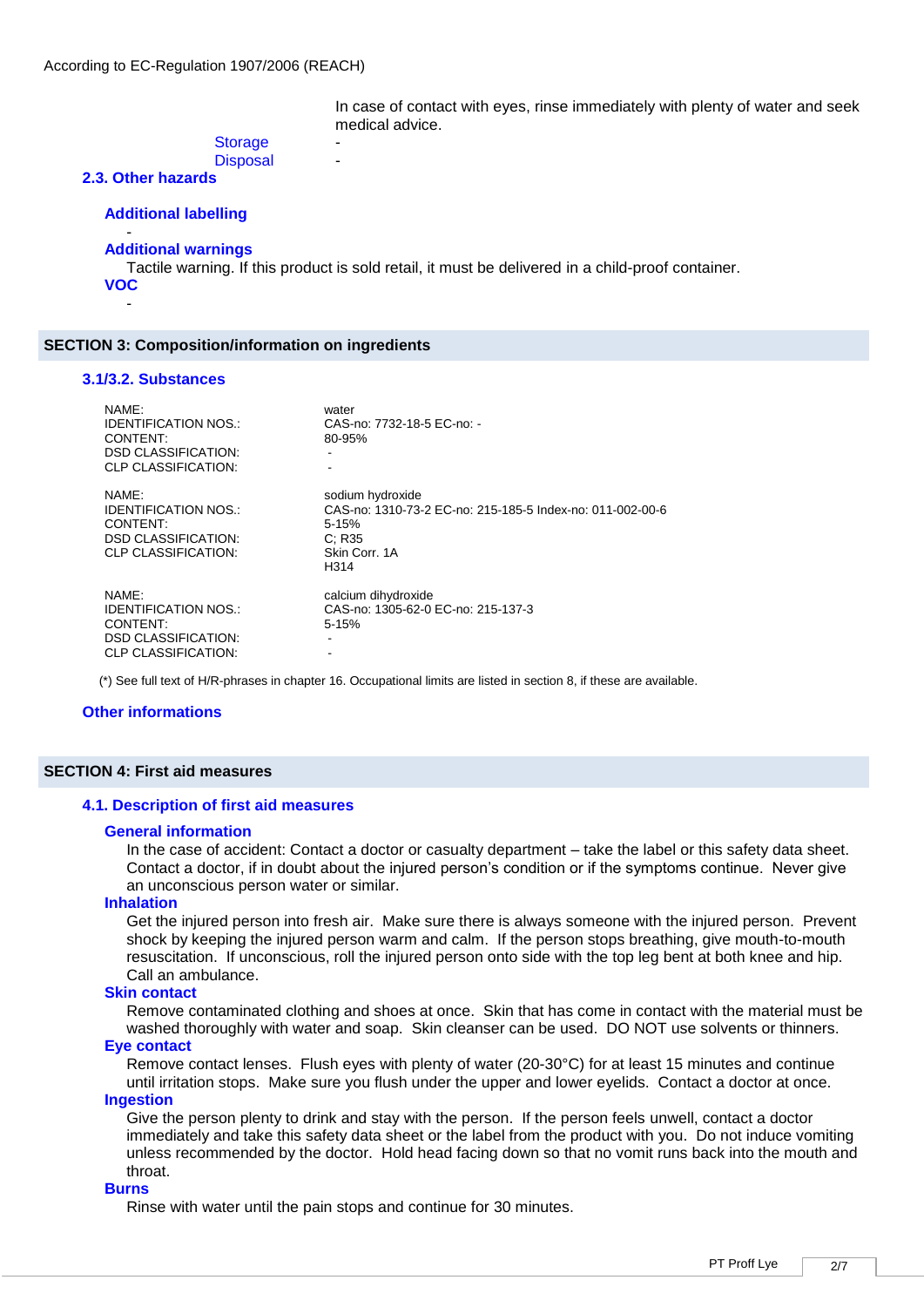# **4.2. Most important symptoms and effects, both acute and delayed**

Tissue damaging effects: This product contains substances which are corrosive. If vapour or aerosols are in haled, it can result in damage to lungs, irritation and burns in the respiratory organs as well as coughing. Corrosive substances cause irreversible damage to eyes and acid burns to skin.

## **4.3. Indication of any immediate medical attention and special treatment needed**

# No special

# **Information to medics**

Bring this safety data sheet.

## **SECTION 5: Firefighting measures**

## **5.1. Extinguishing media**

Recommended: alcohol-resistant foam, carbonic acid, powder, water mist. Water jets should not be used, since they can spread the fire.

## **5.2. Special hazards arising from the substance or mixture**

If the product is exposed to high temperatures, as in the case of fire, dangerous catabolic substances are produced. These are: Carbon oxides. Some metal oxides. Fire will result in thick black smoke. Exposure to catabolic products can damage your health. Fire fighters should use proper protection gear. Closed containers, which are exposed to fire, should be cooled with water. Do not let fire-extinguishing water run into sewers and other water courses.

# **5.3. Advice for firefighters**

Wear self-contained breathing apparatus and protective clothing to prevent contact.

# **SECTION 6: Accidental release measures**

**6.1. Personal precautions, protective equipment and emergency procedures** 

Avoid direct contact with spilled substances. Avoid inhalation of vapours from waste material.

# **6.2. Environmental precautions**

No specific requirements.

# **6.3. Methods and material for containment and cleaning up**

Use sand, sawdust, earth, vermiculite, diatomaceous earth to contain and collect non-combustible absorbent materials and place in container for disposal, according to local regulations. Cleaning should be done as far as possible using normal cleaning agents. Solvents should be avoided.

## **6.4. Reference to other sections**

See section on "Disposal considerations " with regard to the handling of waste. See section on 'Exposure controls/personal protection' for protective measures.

## **SECTION 7: Handling and storage**

## **7.1. Precautions for safe handling**

See section on 'Exposure controls/personal protection' for information on personal protection. Avoid direct contact with the product.

## **7.2. Conditions for safe storage, including any incompatibilities**

Always store in containers of the same material as the original.

#### **Storage temperature**

NA

## **7.3. Specific end use(s)**

This product should only be used for applications described in Section 1.2

# **SECTION 8: Exposure controls/personal protection**

# **8.1. Control parameters**

# **OEL**

calcium dihydroxide (EH40/2005) Long-term exposure limit (8-hour TWA reference period): - ppm | 5 mg/m3 Short-term exposure limit (15-minute reference period): - ppm | - mg/m3

sodium hydroxide (EH40/2005) Long-term exposure limit (8-hour TWA reference period): - ppm | - mg/m3 Short-term exposure limit (15-minute reference period): - ppm | 2 mg/m3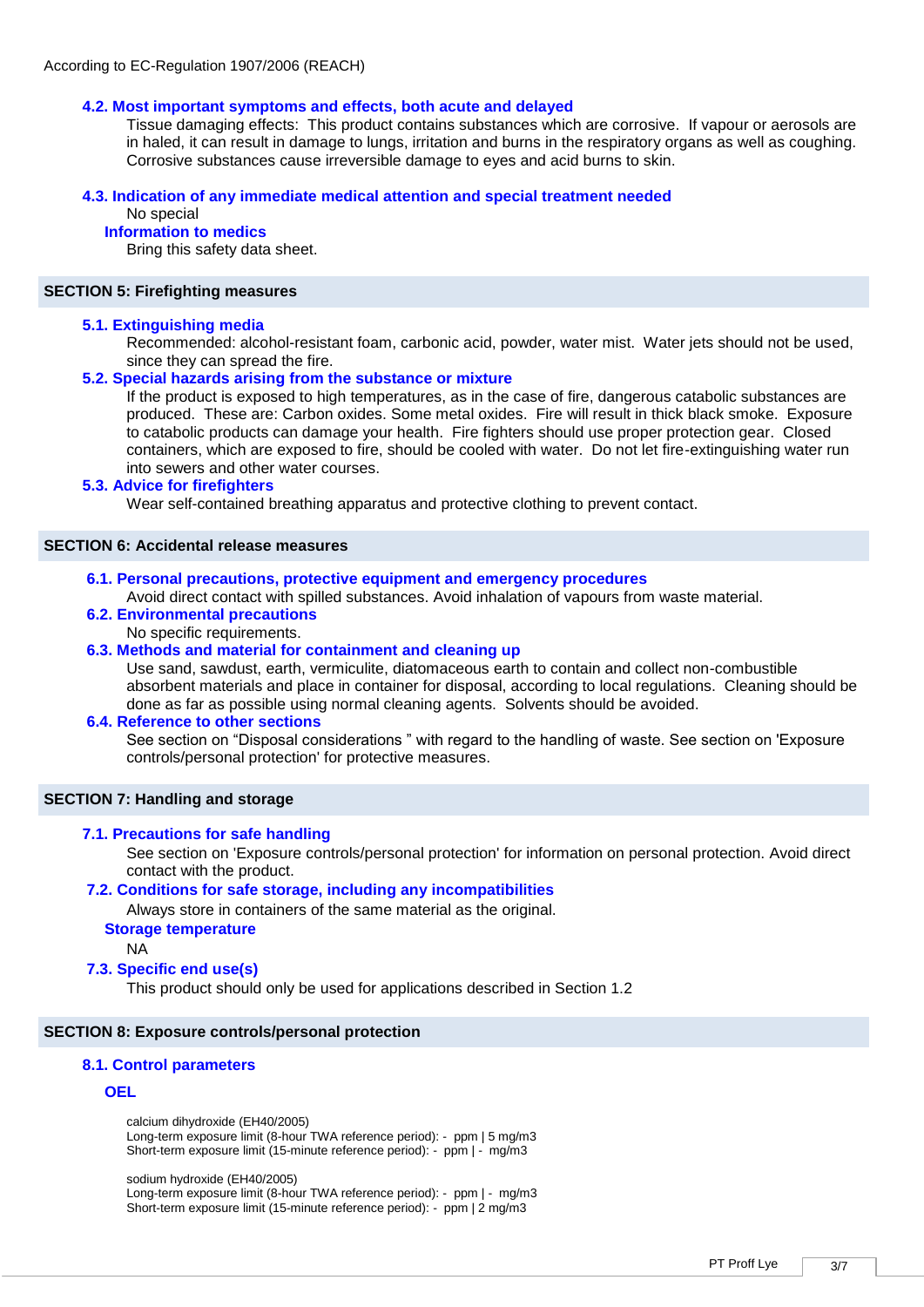# **DNEL / PNEC**

DNEL (calcium dihydroxide): 4 mg/m3 - Exposure: Inhalation - Duration: Short term – Local effects - Remarks: Workers DNEL (calcium dihydroxide): 1 mg/m3 - Exposure: Inhalation - Duration: Long term – Local effects - Remarks: Workers DNEL (calcium dihydroxide): 4 mg/m3 - Exposure: Inhalation - Duration: Short term – Local effects - Remarks: General population DNEL (calcium dihydroxide): 1 mg/m3 - Exposure: Inhalation - Duration: Long term – Local effects - Remarks: General population DNEL (sodium hydroxide): 1 mg/m3 - Exposure: Inhalation - Duration: long term-local effect - Remarks: Workers DNEL (sodium hydroxide): 1 mg/m3 - Exposure: Inhalation - Duration: long term-local effect - Remarks: General population

PNEC (calcium dihydroxide): 0,49 mg/l - Exposure: Water - Duration: Single - Remarks: Fresh water PNEC (calcium dihydroxide): 0,32 mg/l - Exposure: Water - Duration: Single - Remarks: Marine water PNEC (calcium dihydroxide): 0,49 mg/l - Exposure: Water - Duration: Continuous - Remarks: Intermittent release

# **8.2. Exposure controls**

Compliance with the stated exposure limits values should be checked on a regular basis.

# **General recommendations**

Smoking, consumption of food or liquid, and storage of tobacco, food or liquid, are not allowed in the workroom.

# **Exposure scenarios**

If there is an appendix to this safety data sheet, the indicated exposure scenarios must be complied. **Exposure limits**

Trade users are covered by the rules of the working environment legislation on maximum concentrations for exposure. See work hygiene threshold values below.

## **Appropriate technical measures**

Airborne gas and dust concentrations must be kept as low as possible and below the current threshold values (see below). Use for example an exhaust system if the normal air flow in the work room is not sufficient. Make sure that eyewash and emergency showers are clearly marked.

## **Hygiene measures**

Whenever you take a break in using this product and when you have finished using it, all exposed areas of the body must be washed. Always wash hands, forearms and face.

# **Measures to avoid environmental exposure**

Keep damming materials near the workplace. If possible collect spillage during work.

# **Individual protection measures, such as personal protective equipment**



# **Generally**

Only CE-marked personal protection equipment should be used.

# **Respiratory Equipment**

Recommended: NA, -, -

# **Skin protection**

Special work clothing should be used. When working with this product for a long period of time, use a protective suit.

# **Hand protection**

Recommended: Household gloves. . Breakthrough time: See the manufacturer's instructions

# **Eye protection**

Use face shield. Use safety glasses with a side shield as an alternative.

# **SECTION 9: Physical and chemical properties**

| 9.1. Information on basic physical and chemical properties |        |                             |    |                         |                 |  |
|------------------------------------------------------------|--------|-----------------------------|----|-------------------------|-----------------|--|
| <b>Form</b>                                                | Colour | Odour                       | pH | <b>Viscosity</b>        | Density (g/cm3) |  |
| Liquid                                                     | Turbid | None                        |    |                         |                 |  |
| <b>Phase changes</b>                                       |        |                             |    |                         |                 |  |
| Melting point (°C)                                         |        | Boiling point (°C)          |    | Vapour pressure (mm Hg) |                 |  |
|                                                            |        |                             |    |                         |                 |  |
| Data on fire and explosion hazards                         |        |                             |    |                         |                 |  |
| Flashpoint (°C)                                            |        | Ignition (°C)               |    | Self ignition (°C)      |                 |  |
| $\tilde{\phantom{a}}$                                      |        |                             |    |                         |                 |  |
| Explosion limits (Vol %)                                   |        | <b>Oxidizing properties</b> |    |                         |                 |  |
|                                                            |        |                             |    |                         |                 |  |
| <b>Solubility</b>                                          |        |                             |    |                         |                 |  |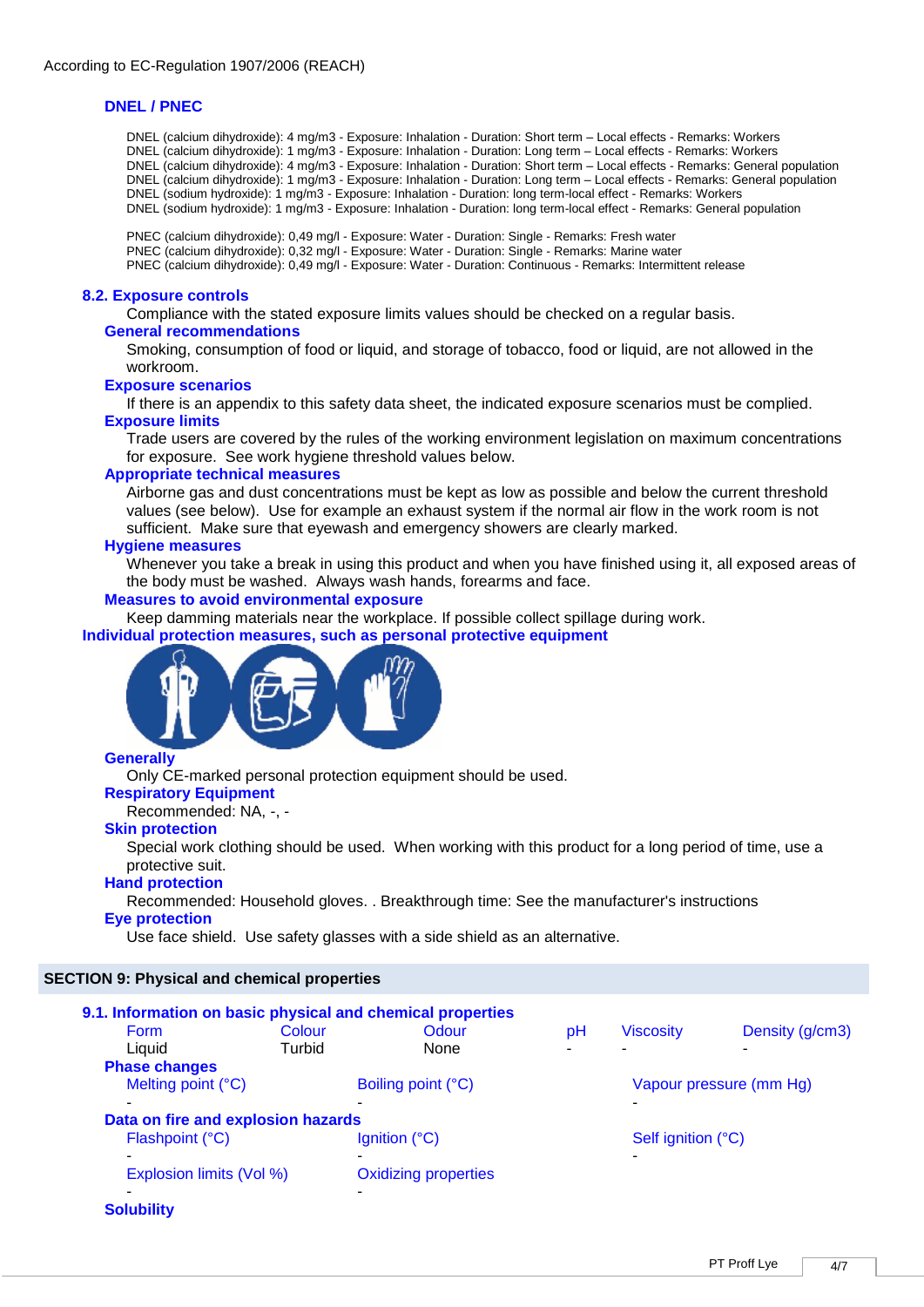Soluble

Solubility in water n-octanol/water coefficient

**9.2. Other information** 

Solubility in fat Additional information - N/A

# **SECTION 10: Stability and reactivity**

# **10.1. Reactivity**

- No data available
- **10.2. Chemical stability** 
	- The product is stable under the conditions, noted in the section on "Handling and storage".
- **10.3. Possibility of hazardous reactions**
- No special **10.4. Conditions to avoid** 
	- Do not expose to heat (e.g. sunlight), because it can lead to excess pressure.

# **10.5. Incompatible materials**

Strong acids, strong bases, strong oxidising agents, and strong catabolic agents.

# **10.6. Hazardous decomposition products**

The product is not degraded when used as specified in section 1.

# **SECTION 11: Toxicological information**

# **11.1. Information on toxicological effects**

# **Acute toxicity**

| <u>.</u>            |                |      |                   |                     |
|---------------------|----------------|------|-------------------|---------------------|
| <b>Substance</b>    | <b>Species</b> | Test | Route of exposure | Result              |
| calcium dihydroxide | Rat            | LD50 | Oral              | >2 g/kg             |
| calcium dihydroxide | Rabbit         | LD50 | Dermal            | >2,5 g/kg           |
| sodium hydroxide    | Rabbit         | LD50 | Oral              | $325 \text{ mg/kg}$ |
|                     |                |      |                   |                     |

# **Long term effects**

Tissue damaging effects: This product contains substances which are corrosive. If vapour or aerosols are in haled, it can result in damage to lungs, irritation and burns in the respiratory organs as well as coughing. Corrosive substances cause irreversible damage to eyes and acid burns to skin.

# **SECTION 12: Ecological information**

No special

| 12.1. Toxicity                           |                                  |             |                      |                          |  |
|------------------------------------------|----------------------------------|-------------|----------------------|--------------------------|--|
| <b>Substance</b>                         | <b>Species</b>                   | <b>Test</b> | <b>Test duration</b> | Result                   |  |
| calcium dihydroxide                      | <b>LC50</b><br>Fish              |             | 96 h                 | 457 mg7l                 |  |
| calcium dihydroxide                      | Daphnia                          | <b>LC50</b> | 96 h                 | 158 mg/l                 |  |
| calcium dihydroxide                      | Daphnia                          | <b>LC50</b> | 14 <sub>d</sub>      | 53,1 mg/l                |  |
| calcium dihydroxide                      | Algae                            | <b>EC50</b> | 72 h                 | 184,7 mg/l               |  |
| sodium hydroxide                         | Fish                             | <b>LC50</b> | 24 h                 | $145$ mg/l               |  |
| sodium hydroxide                         | <b>EC50</b><br>Daphnia           |             | 48 h                 | 40.4 mg/l                |  |
| 12.2. Persistence and degradability      |                                  |             |                      |                          |  |
| <b>Substance</b>                         | <b>Biodegradability</b>          |             | <b>Test</b>          | <b>Result</b><br>No data |  |
| calcium dihydroxide                      |                                  |             | No data available    | available                |  |
| sodium hydroxide                         | Yes                              |             | No data available    | No data<br>available     |  |
| <b>12.3. Bioaccumulative potential</b>   |                                  |             |                      |                          |  |
| <b>Substance</b>                         | <b>Potential bioaccumulation</b> |             | LogPow               | <b>BFC</b>               |  |
|                                          |                                  |             |                      | No data                  |  |
| calcium dihydroxide                      | No.                              |             | No data available    | available                |  |
| sodium hydroxide                         | N <sub>0</sub>                   |             | No data available    | No data                  |  |
|                                          |                                  |             |                      | available                |  |
| 12.4. Mobility in soil                   |                                  |             |                      |                          |  |
| No data available                        |                                  |             |                      |                          |  |
| 12.5. Results of PBT and vPvB assessment |                                  |             |                      |                          |  |
| No data available                        |                                  |             |                      |                          |  |
| 12.6. Other adverse effects              |                                  |             |                      |                          |  |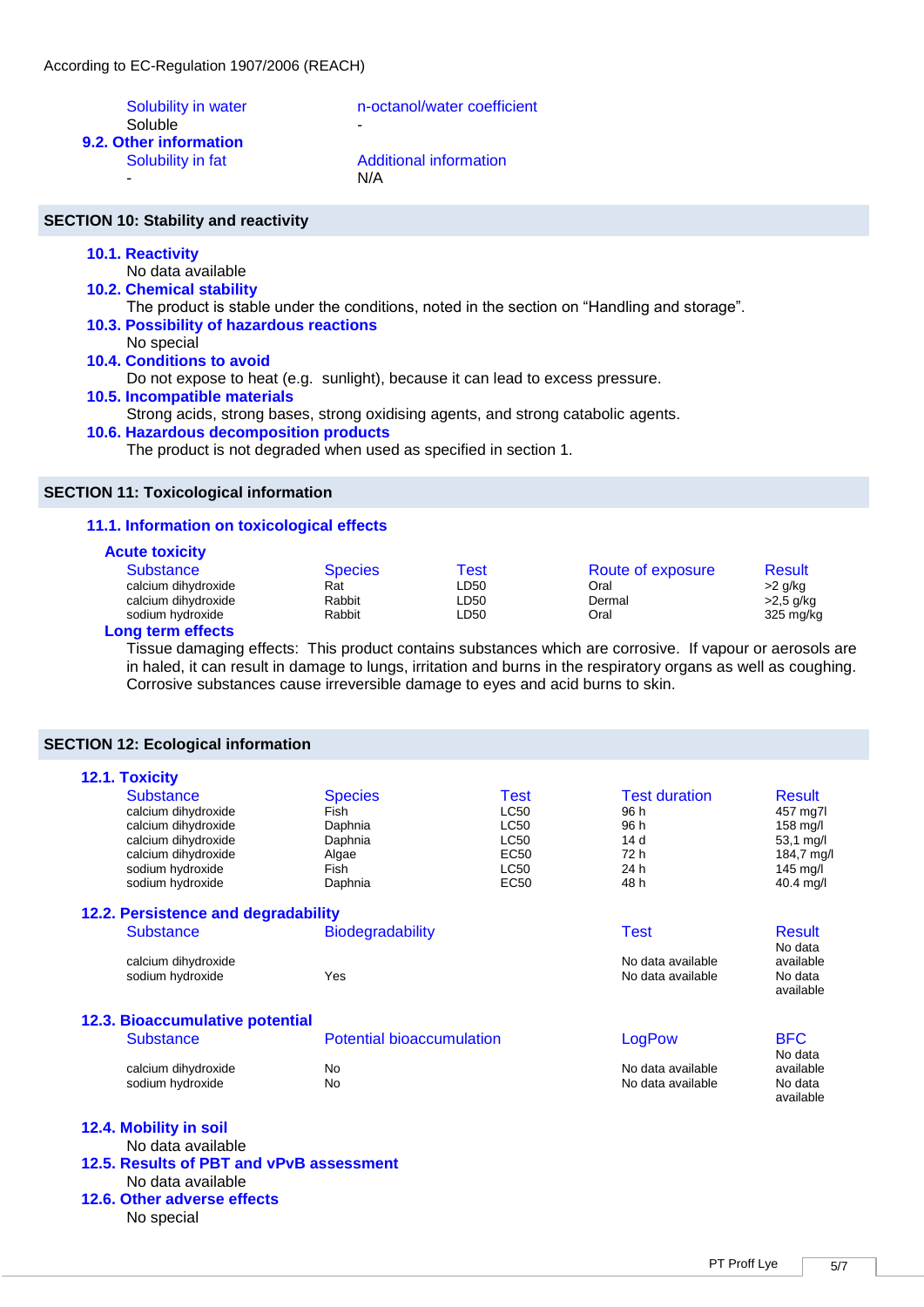# **SECTION 13: Disposal considerations**

## **13.1. Waste treatment methods**

The product is covered by the regulations on dangerous waste.

**Waste**

EWC code -

## **Specific labelling**

#### - **Contaminated packing**

Packaging which contains leftovers from the product must be disposed of in the same way as the product.

## **SECTION 14: Transport information**

Not listed as dangerous goods under ADR and IMDG regulations. **14.1 – 14.4**

| 14.1 – 14.4<br><b>14.1. UN</b><br><b>ADR/RID</b><br>number |        | 14.2. UN proper shipping name | <b>14.3. Transport</b><br>hazard class(es) |     | 14.4. Packing<br>group | <b>Notes</b> |                                 |
|------------------------------------------------------------|--------|-------------------------------|--------------------------------------------|-----|------------------------|--------------|---------------------------------|
| <b>IMDG</b>                                                | UN-no. | <b>Proper Shipping Name</b>   | <b>Class</b>                               | PG* | <b>EmS</b>             | $MP**$       | <b>Hazardous</b><br>constituent |

# **14.5. Environmental hazards**

#### - **14.6. Special precautions for user**

## **14.7. Transport in bulk according to Annex II of MARPOL73/78 and the IBC Code**

No data available

(\*) Packing group

-

(\*\*) Marine pollutant

# **SECTION 15: Regulatory information**

## **15.1. Safety, health and environmental regulations/legislation specific for the substance or mixture**

## **Restrictions for application**

People under the age of 18 must not be exposed to this product cf. Council Directive 94/33/EC. For exceptions, see the Danish Working Environment Authority's Executive Order No. 239 of 6 April 2005. **Demands for specific education**

#### - **Additional information**

# - **15.2. Chemical safety assessment**

No

# **SECTION 16: Other information'**

# **Sources**

EC regulation 1907/2006 (REACH) Directive 2000/532/EC EC Regulation 1272/2008 (CLP) **Full text of H/R-phrases as mentioned in section 3** R35 - Causes severe burns. H314 - Causes severe skin burns and eye damage.

# **The full text of identified uses as mentioned in section 1**

# **Other symbols mentioned in section 2**

#### - **Other**

It is recommended to hand over this safety data sheet to the actual user of the product. Information in this safety data sheet cannot be used as a product specification.